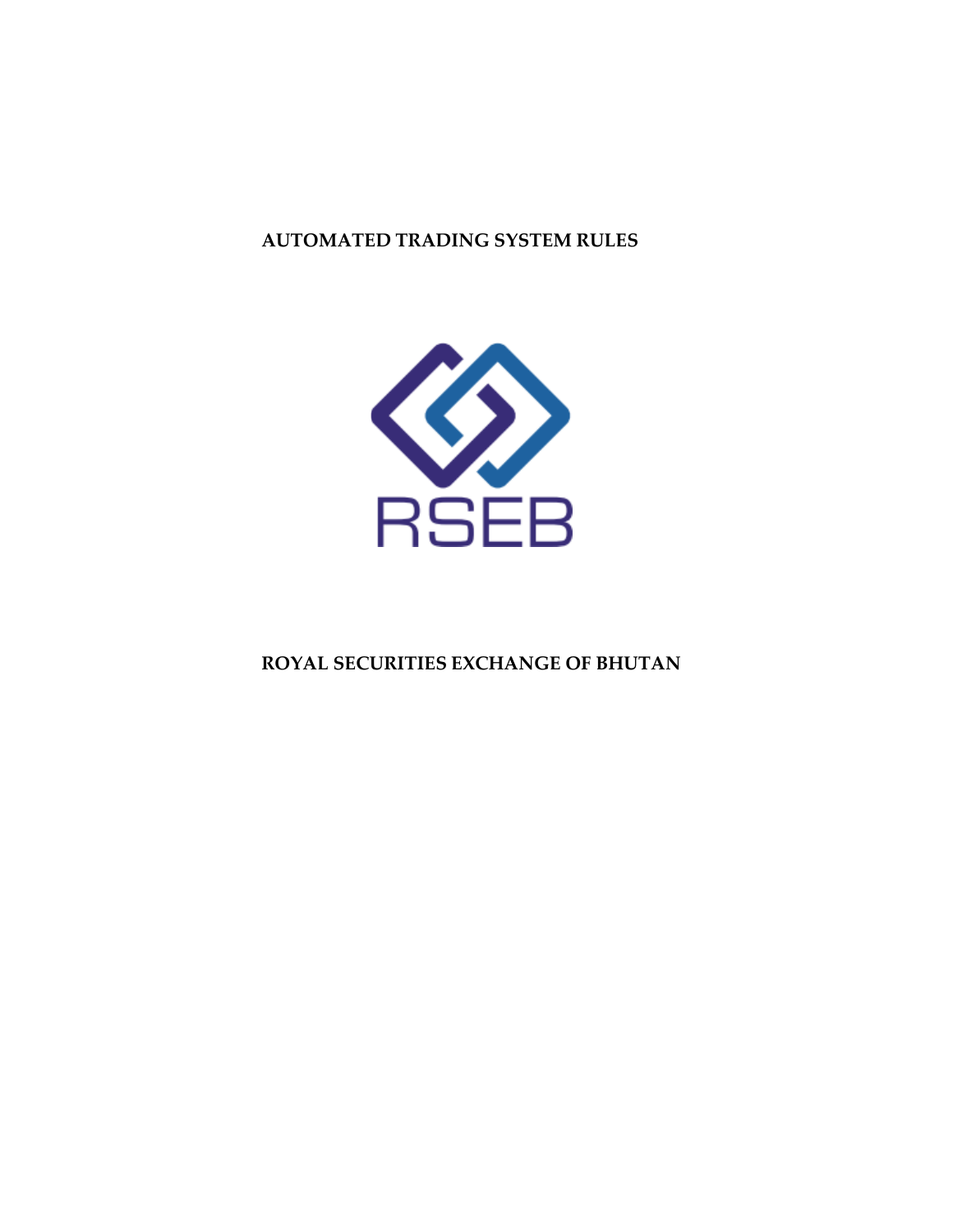## **TABLE OF CONTENTS**

# Contents

| 2. |  |
|----|--|
| 3. |  |
|    |  |
|    |  |
| 5. |  |
| 6. |  |
| 7. |  |
| 8. |  |
| 9. |  |
|    |  |
|    |  |
|    |  |
|    |  |
|    |  |
|    |  |
|    |  |
|    |  |
|    |  |
|    |  |
|    |  |
|    |  |
|    |  |
|    |  |
|    |  |
|    |  |
|    |  |
|    |  |
|    |  |
|    |  |
|    |  |
|    |  |
|    |  |
|    |  |
|    |  |
|    |  |
|    |  |
|    |  |
|    |  |
|    |  |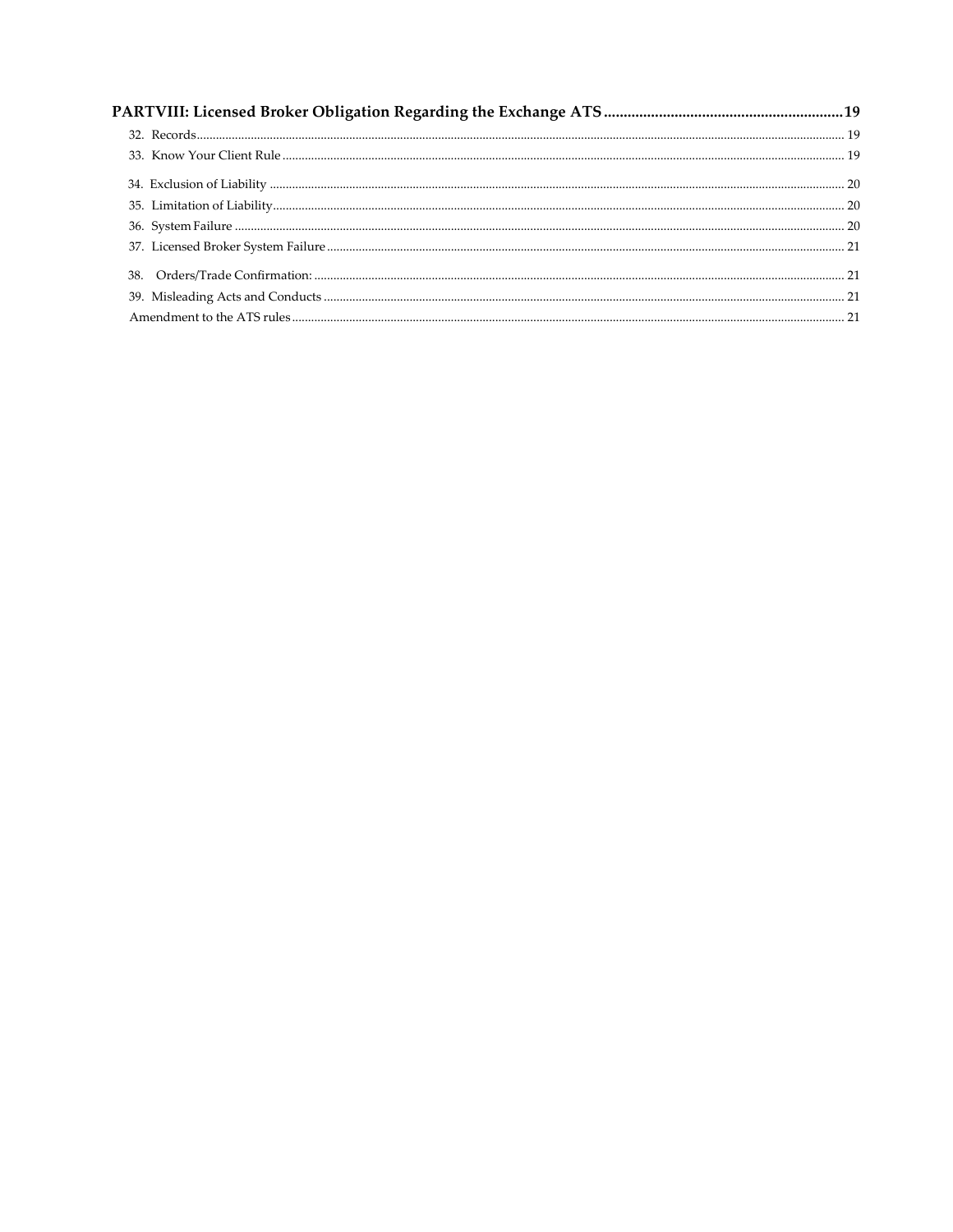## <span id="page-3-0"></span>**PART I: INTRODUCTION**

#### <span id="page-3-1"></span>**1. Short Title**

These rules shall be called as Automated Trading System Rules.

#### <span id="page-3-2"></span>**2. Commencement**

These rules shall come in effect upon approval by the Authority.

## <span id="page-3-3"></span>**3. Definitions and Interpretation**

When used in these rules and where applicable in the procedure, the following expressions shall, unless the context otherwise requires, having the meanings herein below specified:

*"Authorized Representative"* means an officer of the licensed broker who carries out the transaction of the securities listed on the Exchange.

*"Authority"* means the Royal Monetary Authority of Bhutan.

*"Board"* means the Board of Directors of RSEB.

*"Best effort order"* means an order to buy and sell a security as soon as possible at the best available market price.

*"Cancel Order"* means the order instructing the specified volume to be cancelled on the single order which already exist in the Exchange order book.

*"Central Depository"* means the Central Depository of RSEB.

*"Clearing Schedule"* means the schedule published by the Clearing House of RSEB on a regular basis and contains information, inter alia about the settlement dates.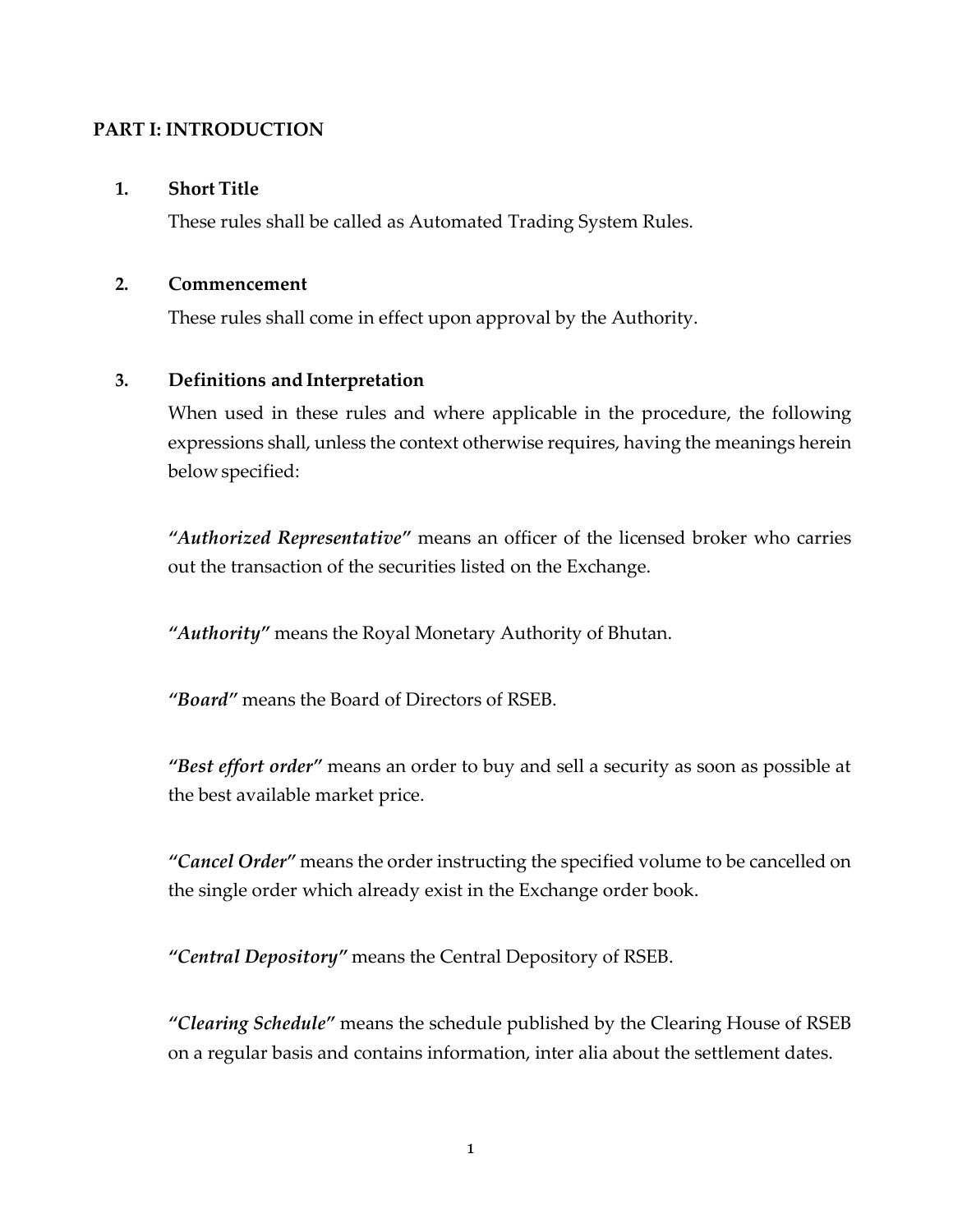*"Contingent Order"* means a buy or sell order which contains both queue and triggers prices and stays dormant in the memory of the Exchange ATS after the submission by the member. Such order is queued in the Exchange ATS for execution till the time that a trade in the regular market satisfies its trigger price.

*"Corporate Benefits"* shall include dividends (rights, bonus, redemptions benefits, interest or any other or benefit accruing on the securities lent).

*"Cum Dividend"* means with dividend, said of share whose buyer is eligible to receive a declared dividend.

*"Current Clearing"* means clearing the date mentioned in the clearing schedule, as published by the clearing house of the RSEB, concerning the settlement period for trading in the securities through Exchange ATS.

*"Clearing House"* means the Clearing house of RSEB.

*"Discretionary Trading"* means the rights of a licensed broker to buy and sell without the client's prior knowledge and consent. However, licensed broker is required to subsequently notify the client of all such trading in their account.

*"Delivery"* means in respect of trade in securities the conveying of the securities by the movement of transfer documents or by any other mode as may be determined by the Exchange or by the Law.

*"Exchange"* means the Royal Securities Exchange of Bhutan.

*"Exchange ATS"* means the electronic trading system of Royal Securities Exchange of Bhutan.

*"Ex-Dividend"* means without dividend, said of a share whose buyer is not eligible to receive a declared dividend.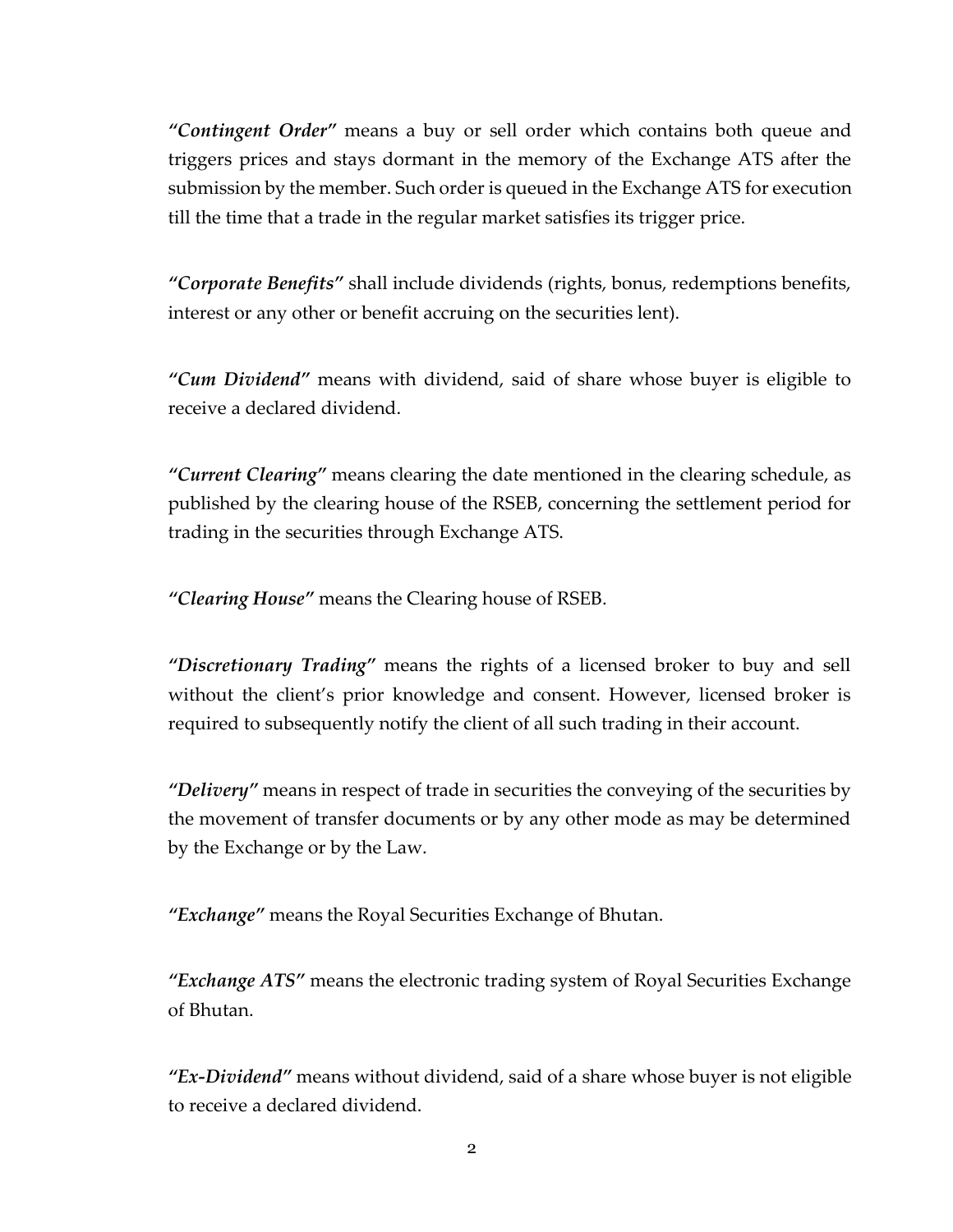*"Hours of Operation"* means the time period on each day that the Exchange is open for trading during which the Exchange ATS is availed to the members for automated trading in the Exchange.

*"Internet Trading Service Provider"* means any person offering trading service in securities through the internet under these rules.

*"Limited order"* means to buy or sell securities at a client specific price.

**"***Market Book***"** mean the complete daily record of the transaction of the licensed broker detailing all orders and resulting executing trades.

*"Market Controller"* means a duly authorized officer of the Exchange who supervises the electronic trading.

*"Member"* means member of the Exchange.

*"Negotiated Trade"* means off market transaction and such transaction shall be carried out as per the Central Depository rules.

*"Net Prices"* means the value per security of the securities on offer or bid excluding commission and any other charges.

*"Odd Lot"* means the sum of shares which is less than a market lot of 100 shares.

*"Odd Lot Market"* means an electronic market other than all markets on the Exchange ATS, whereby the member uses Exchange ATS for trading in the securities which are less than minimum market lot.

*"Orders"* means a valid or purchase order placed by a member through Exchange ATS.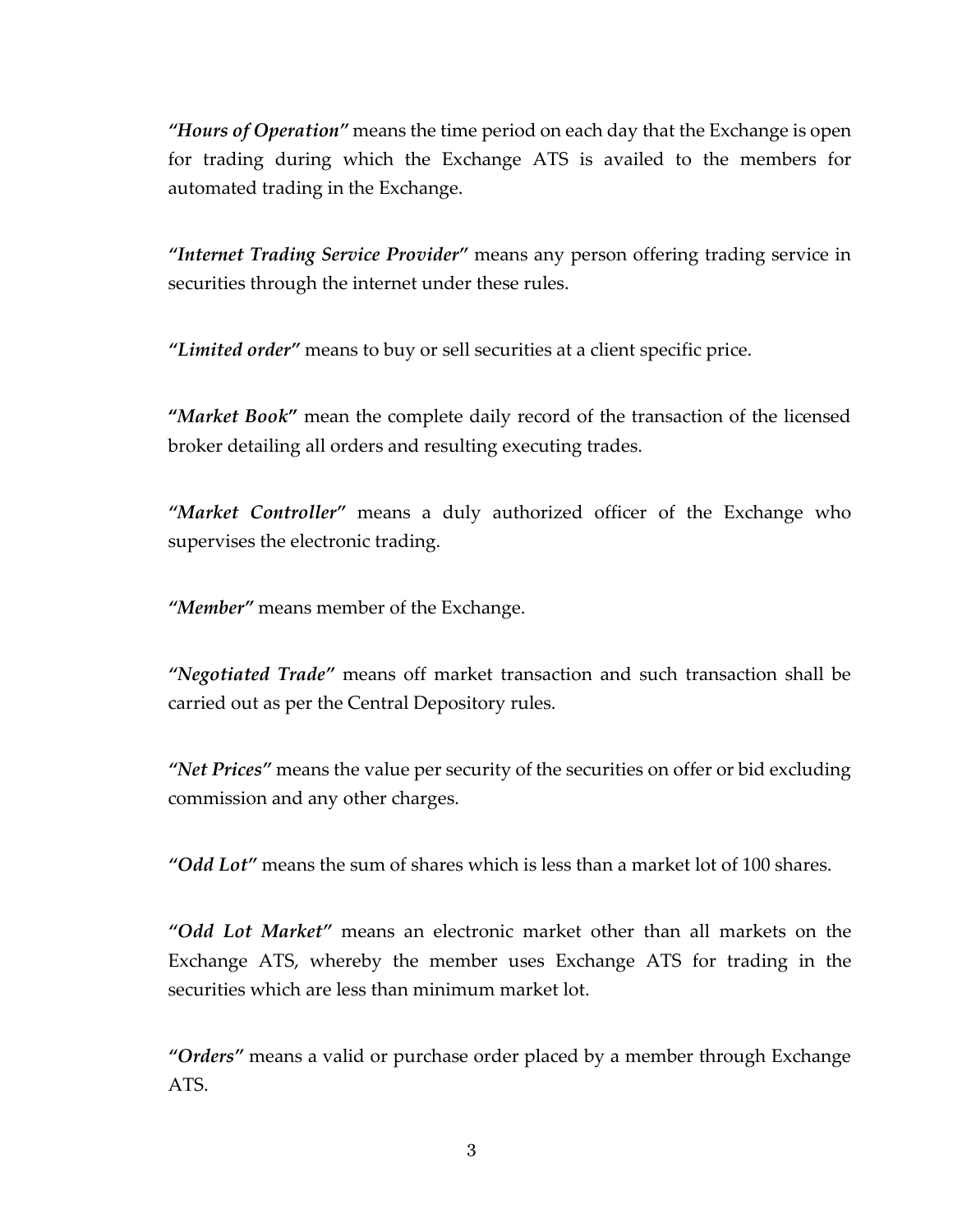*"Primary Dealer"* means a per appointed by the Government or Royal Monetary Authority in relation to the trading in Government securities.

*"Queue Price"* means the price at which an order is placed by a member for either buying or selling of a security being traded through Exchange ATS is queued.

*"Related Person"* means any employee, officer or director of a licensed broker.

*"Settlement Day"* means in respect of a trade in securities, a period of two (2) business days following the trade date, or is such day is a holiday the next business day following such day or a shorter period as may be prescribed by the Exchange.

*"Special Terms Order"* means an order which has special conditions for trading.

*"Trigger Price"* means the price, other than the queue price at which an order is placed by a member for either buying or selling of a security being traded through Exchange ATS is triggered.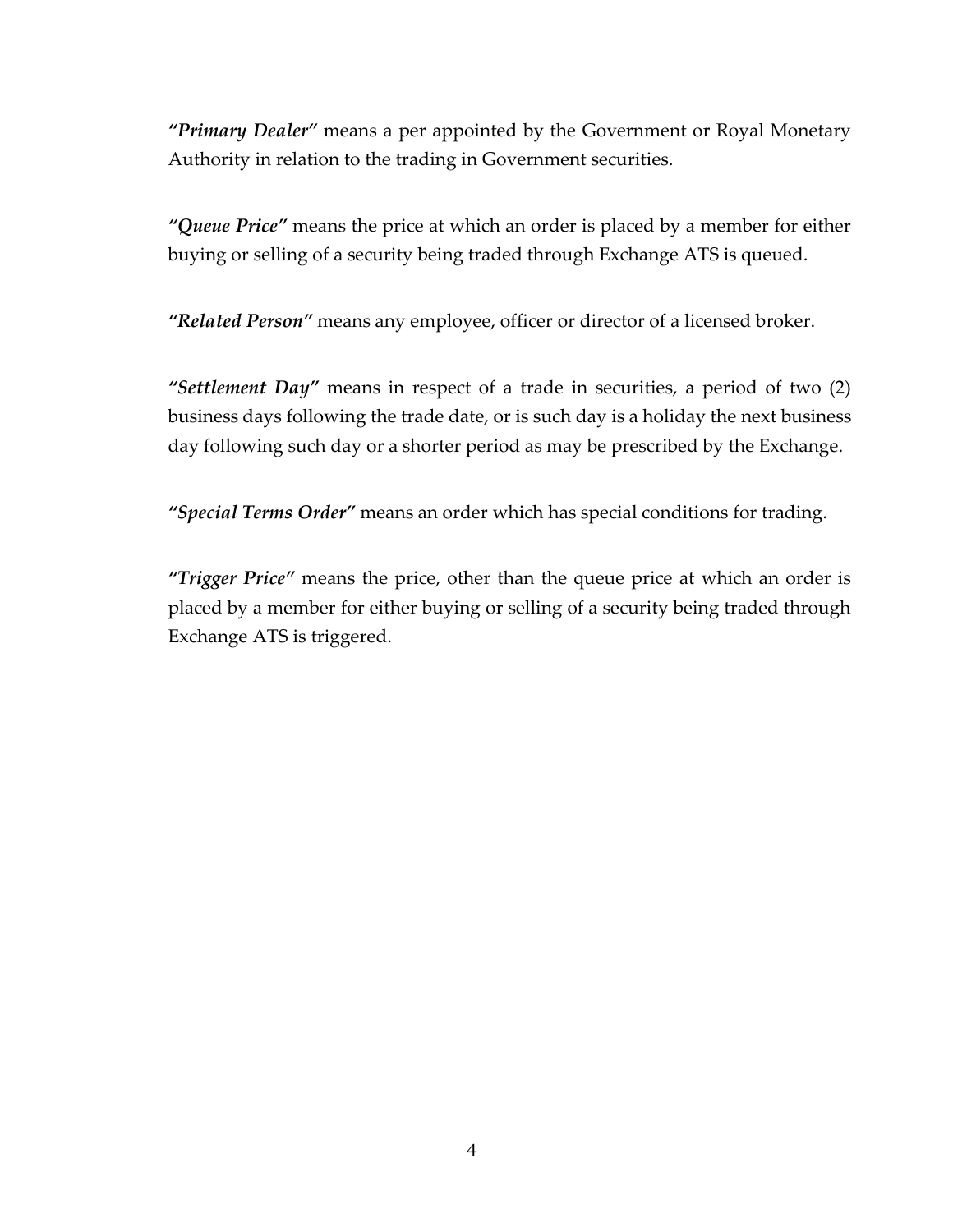#### <span id="page-7-0"></span>**PART II: INTRODUCTION AND PRINCIPLES**

#### <span id="page-7-1"></span>**4. Principles ofTrading**

(i) The purpose of Stock Exchange trading is the determination of the price of securities in a functional and efficient market, where all parties to the market have simultaneously at their disposal has sufficient information as a basis for price formation;

In addition, the Exchange's automated trading system (Exchange ATS) is to improve liquidity in the market place and enhance Exchange (RSEB) competitiveness to attract investors and issuers.

- (ii) Procedure that is contrary to good conduct shall not be employed in securities trading;
- (iii) Licensed broker shall maintain confidence in the market through its activities;
- (iv) Licensed broker must not take measures that are designed to distort the price levelor the number of securities or measures that do not correspond to the form or intent of a legalact;
- (v) Licensed broker shall carefully follow the principles and rules pertaining to trading;
- (vi) These rules shall apply to dealers in respect of trading conducted through the Exchange Automated Trading System;
- (vii)Licensed broker shall be permitted to trade in all securities listed on the Exchange while Government Securities Dealers or Primary Dealers or PDs can only trade in Government, Royal Monetary Authority, or Municipal securities listed on the Exchange; and
- (viii) Trading on the Exchange shall be supervised and monitored by the Market Controller or Market Administrator or any other Exchange employee appointed by the Chief Executive Office.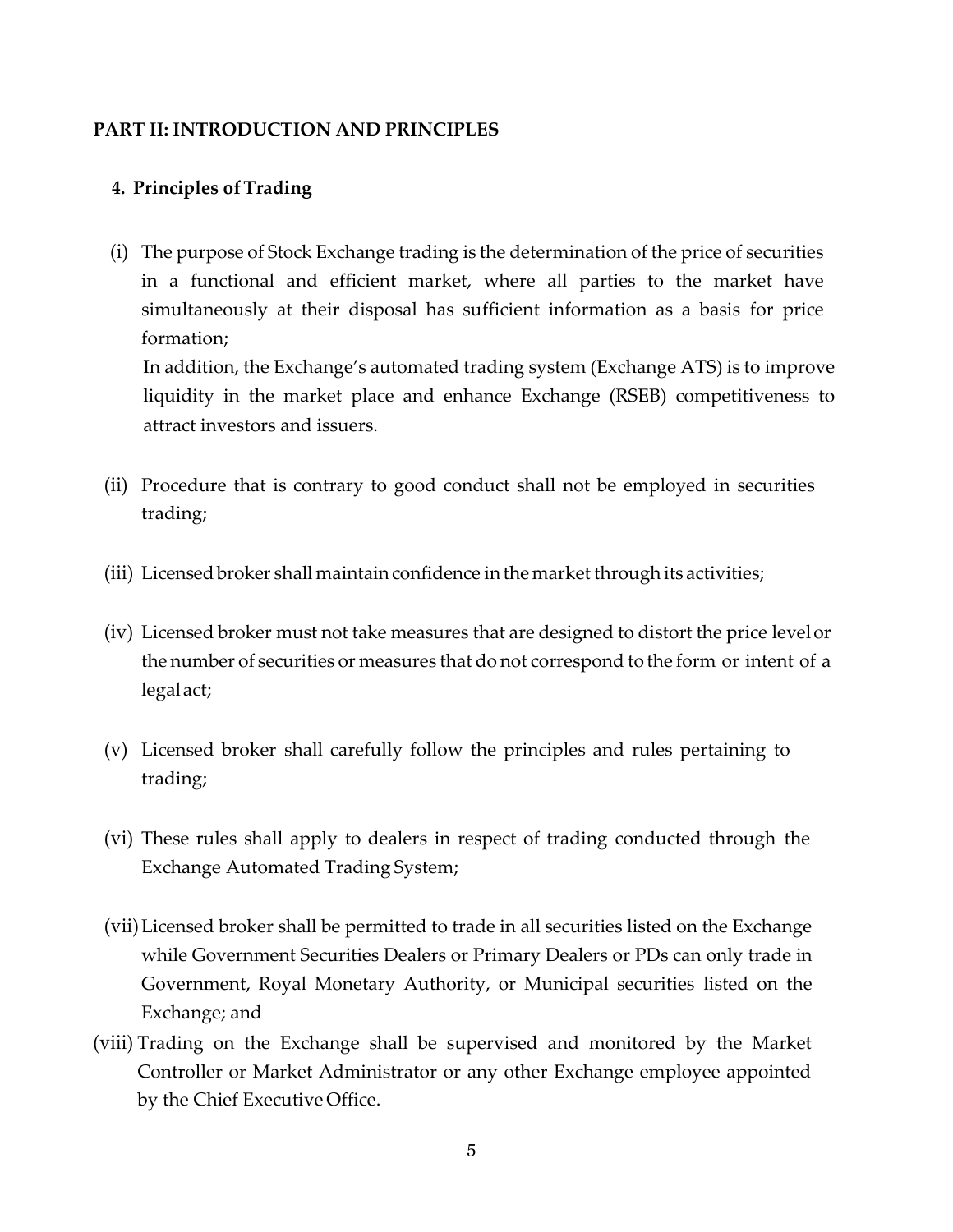#### <span id="page-8-0"></span>**5. Authorized Representatives**

- (i) Each licensed broker shall have Authorized Representative(s) or ARs to transact business through the Exchange on its behalf;
- (ii) Authorized representative's officers shall have been approved as ADOs by the Exchange in accordance with the Securities Broker Regulation 2011 and shall also be holders of a valid broker's representative license issued by the Authority; and
- (iii) In respect of trading in listed government securities, each Government Securities Dealer shall nominate a competent Officer holding valid Dealer's representative licensed issued by the Authority.

## <span id="page-8-1"></span>**6. Trading Facilities**

AR's representing the licensed brokers/primary dealers may trade on each business day on the trading floor of the Exchange or trade remotely using the WAN or internet facilities provided by the Exchange or from such place and method, as the Management may decide from time to time.

# <span id="page-8-2"></span>**7. Trading Hours:**

- (i) Trading in approved securities, shall be limited to the approved trading hours as provided in these rules;
- (ii) There shall be no trading in approved securities on the floor or anywhere else before or after the official dealing hours, as may be defined from time to time, unless the Board has expressly granted an exemption in which case trading shall be done strictly within the conditions prescribed by the Board;
- (iii) For the avoidance of doubt, the time set on brokers trading terminals shall be established by the RSEB having a domain of synchronizing times of RSEB's server with Licensed Broker terminals;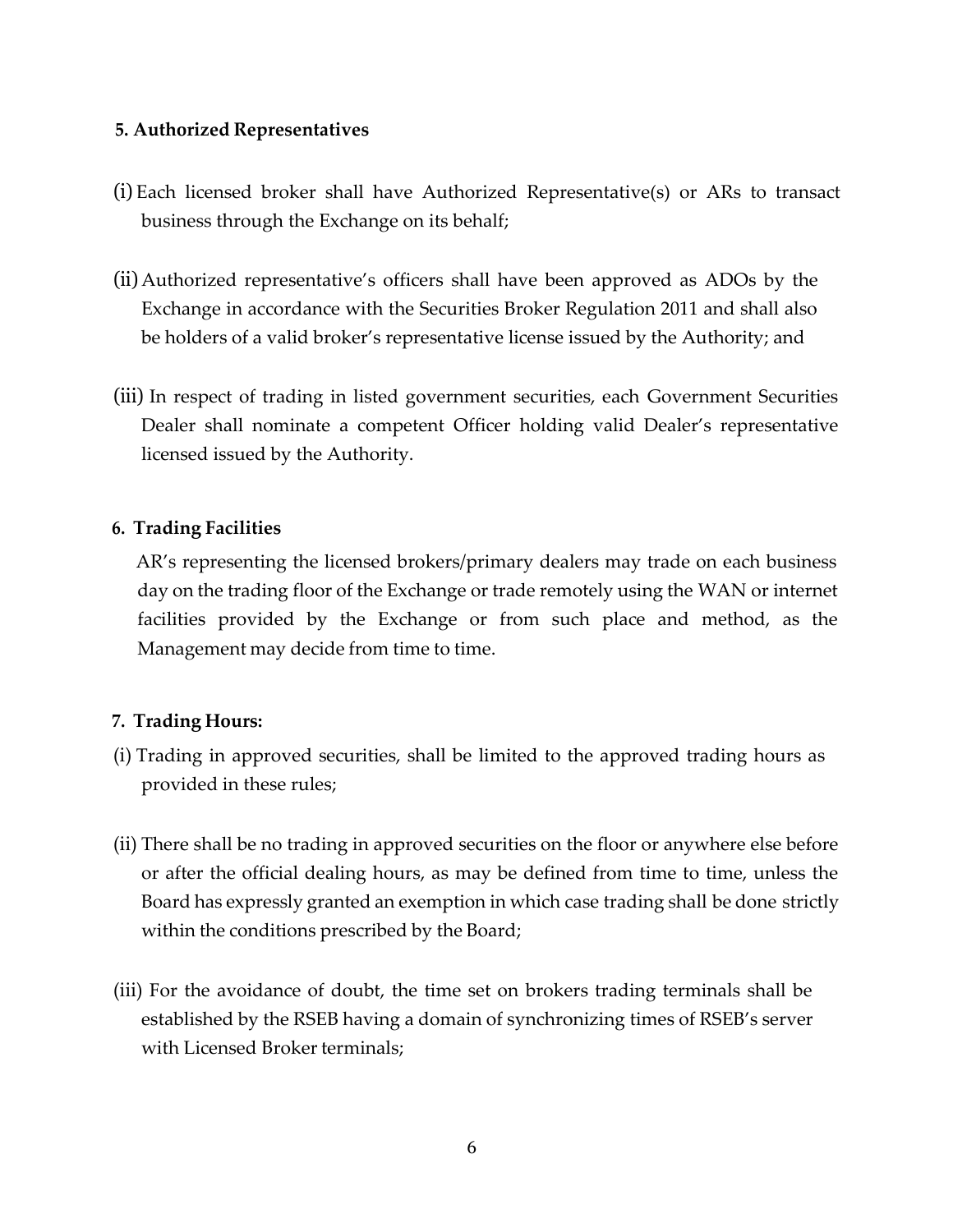- (iv) The hours of operation mentioned under  $7(v)$  may be varied by the Exchange with immediate intimation to theAuthority; and
- (v) The Management will have the powers to change the trading hours and the process depending on the market situation and shall inform the Board and the Authority.

#### <span id="page-9-0"></span>**8. Functions ofTrading Sessions**

The functions of trading sessions shall be as follows:

- (i) *Entry of Orders*: The investors can enter orders and indicate their willingness for buying and selling of various securities which shall be open for 24 hours. The previous closing price shall be made available to the members for trading. Deletion and modification of orders can be made during this time.
- (ii) *Trading*: The orders entered by the members shall be executed during trading hours on trading days. Orders are executed, where any order or part of any order is not or cannot be executed, such order or part thereof will be stored separately to be carried forward in the next following such session.

#### <span id="page-9-1"></span>**9. Access to the Exchange ATS**

- (i) The Exchange shall make the Exchange ATS available to each licensed broker through LAN on the floor of the Exchange. The number of LAN connection for each licensed broker may be increased with the prior approval of the Exchange;
- (ii)In the event of a failure of any licensed broker trading workstation, the Exchange shall provide substitute trading workstation as a temporary measure;
- (iii) The Exchange may shut down automated trading in the event that Exchange ATS is inoperative or inaccessible to more than 20% of the licensed broker and it shall be the duty of a licensed broker or Primary Dealer to report lack of access to the Exchange ATS.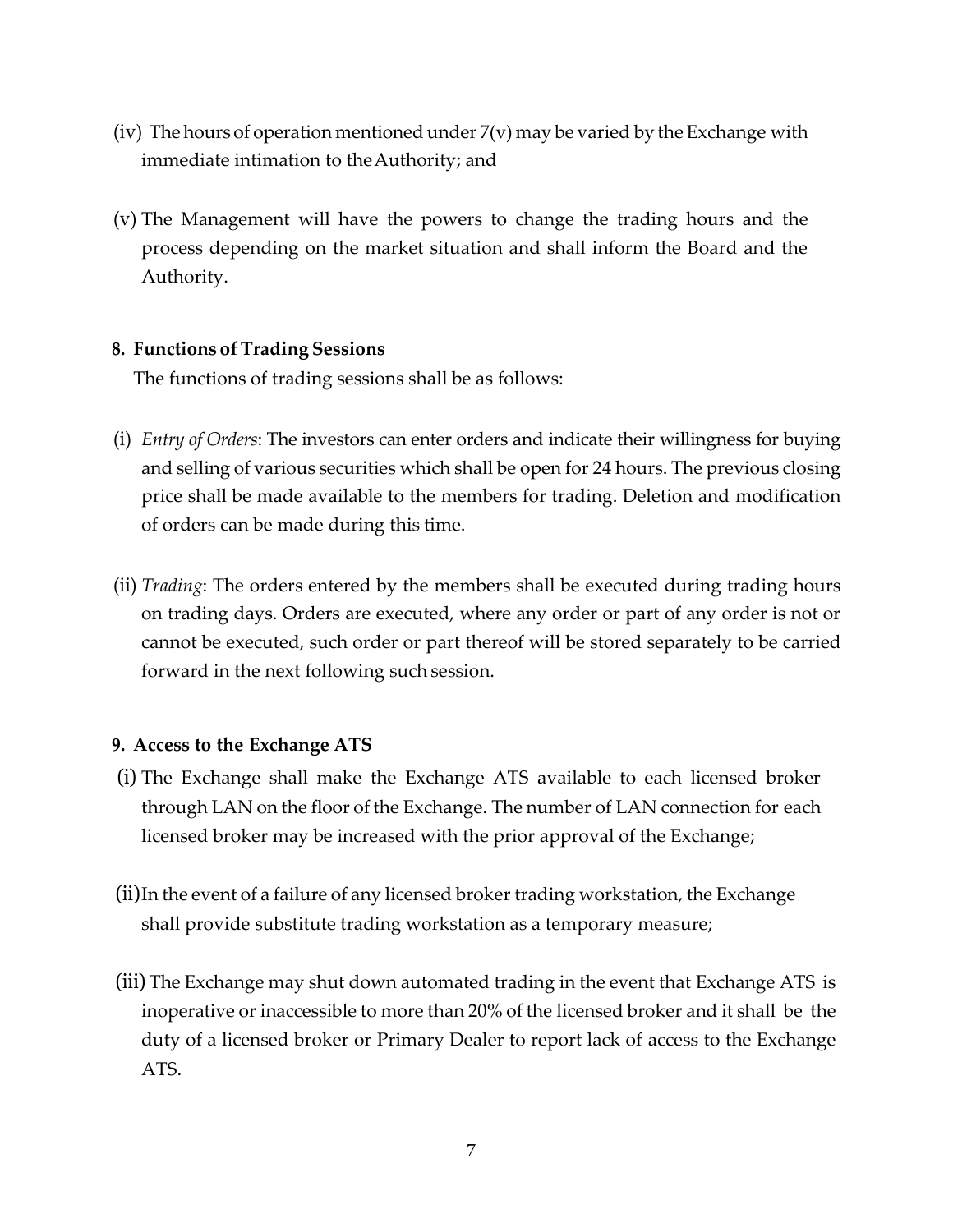When in the opinion of the Exchange, sufficient cause exists, the Exchange may suspend the right of a licensed broker to use the Exchange ATS Service until the Exchange determines that the sufficient cause no longer exists. The Authority shall be informed forthwith sufficient cause for suspension of a Licensed Broker from the Exchange ATS Service exists when the Exchange determines, an actual or imminent:

(i) Repeated breach of any provision of these rules or the procedures.

(ii) Revocationofthe licenseor suspensionofthe licensedbroker bytheAuthority or the Exchange.

# <span id="page-10-0"></span>**10. Disaster Recovery Copy**

- (i) Exchange ATS will be accessible through the Local Area Network (LAN) at the floor and through a secure internet access provided by the Exchange;
- (ii) The Exchange shall take regular backup of data and keep back up media in a fireproof safe at a remote location;
- (iii) Where the Local Area Network is down at the floor, licensed broker shall connect to the Exchange ATS through the internet;
- (iv)Where the Data Center at RSEB site is not operational, the Exchange shall move and resume operations at the Disaster Recovery Site; and
- (v) In the event of a shutdown of the Exchange ATS, the Exchange will notify the time of resumption of automated trading to the licensed broker and may extend the trading hours for that day.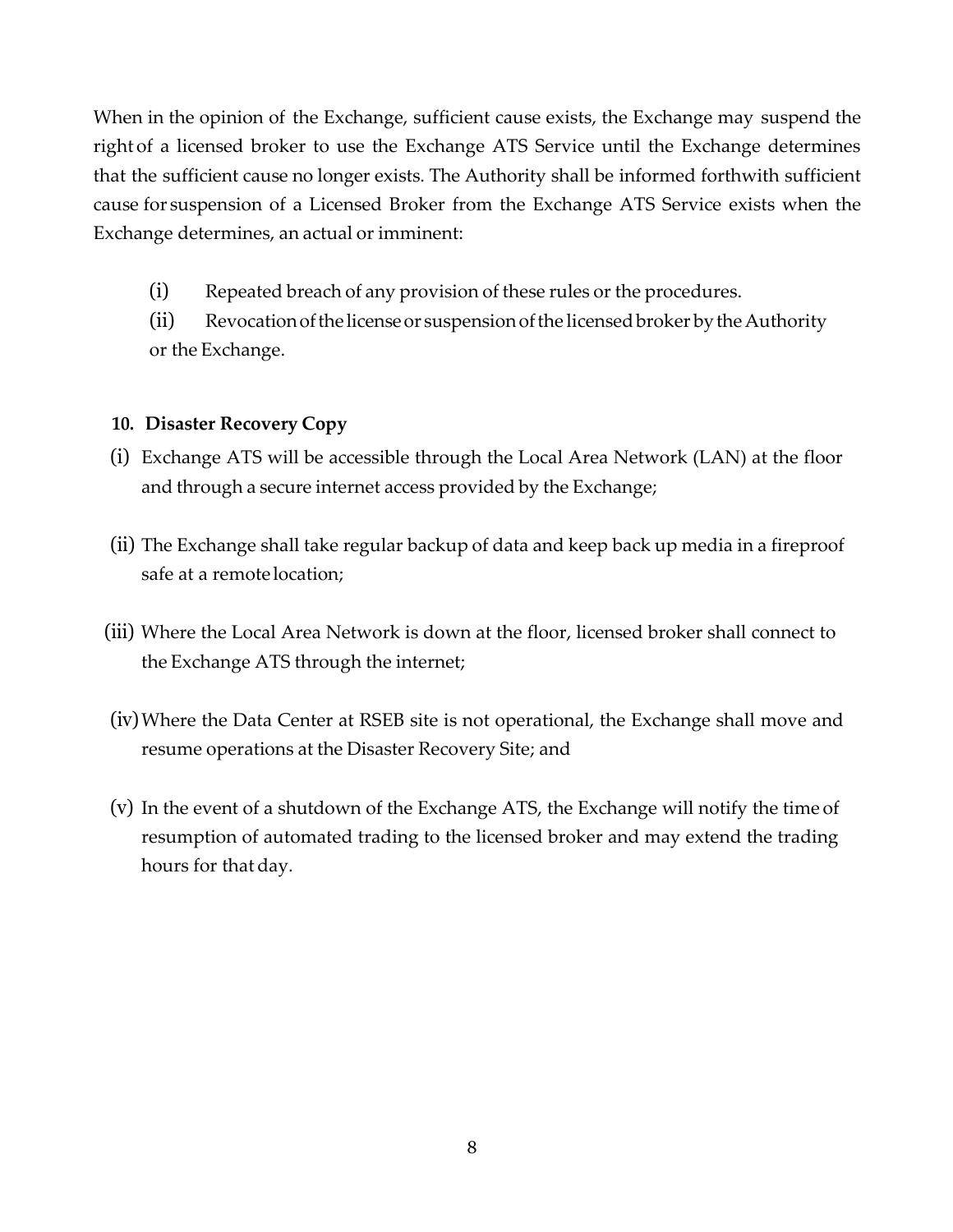## <span id="page-11-0"></span>**11. Suspension of Trading Session(s)**

*(i) By the Chief Executive Officer*

Where in the opinion of the Chief Executive Officer (CEO) of the Exchange circumstances exist, or about to occur that would result in other than the orderly trading of listed securities, the CEO may, with the consent of the Chairman of Board or Board Members, suspend trading for one or more trading sessions, or any part of a trading session but not more than five consecutive trading sessions in one or more listed securities, provided that the Authority shall be notified of such a decision prior to such suspension.

# <span id="page-11-1"></span>*(ii) By Board*

Notwithstanding the provisions of sub-rule (i) above, the CEO shall close the Exchange or suspend trading in a security or securities for the number of consecutive trading sessions that may be ordered by the Board, upon the passing of aresolution tothat effect by the Board. Provided that any such suspension by Board shall be affected only with the prior written approval of the Authority.

# <span id="page-11-2"></span>*(iii)By Authority*

The Authority may direct the Exchange to suspend trading either wholly or in part or in respect of specified securities as per the Financial Services Act of Bhutan. All decisions to suspend or resume trading shall be communicated to all licensed broker through the official bulletin of the Exchange. The Central Depository and Clearing House shall also be informed of such decisions.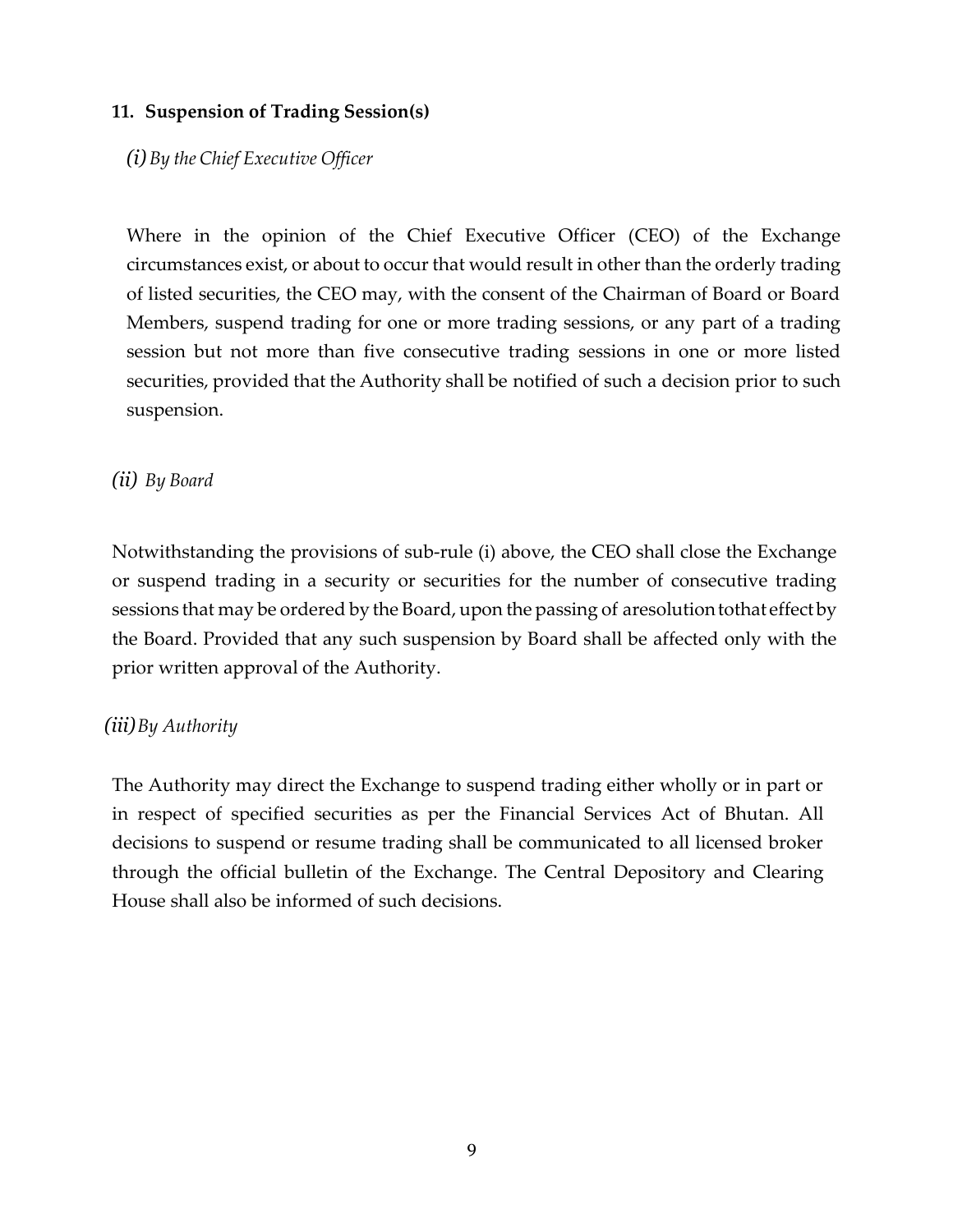# <span id="page-12-0"></span>**12. Trading Halts**

- (i) The Market Controller may impose a trading halt in a security in the following instances:
- (a) Prior to the announcement of any price-sensitive information;
- (b) To obtain a clarification from the company on a rumor/report regarding the company which has been brought to the attention of the Exchange; and
- (c) When there is unusual movement in price/volume of a security.
- (ii) An unusual price movement may be determined by the Exchange by reference to the tracking of prices in a security over an extended period and determining that a particular price posted falls clearly out of the pattern established by the tracking system.
- (iii) A trading halt may be imposed for a time period during a market day or the halt may extend beyond one day but only with the permission of the Chief Executive Officer and under an appropriate public announcement until the company issues a statement to the Exchange for dissemination. Trading in the security will resume as soon as the announcement/clarification from the company is disseminated to the market.

#### <span id="page-12-1"></span>**13. Cancellation of Orders by the Exchange**

- (i) The Exchange may allow or disallow any order and may cancel any order and the order shall be recorded or expunged accordingly if manipulation and false trading is detected;
- (ii) Trades are only cancelled and modified if there is a system fault or operational mistake on the part of the Exchange's staff; and
- (iii)A cancel order can only cancel an outstanding order and cannot cancel a trade completed with the specified order. It will not act as a cancel trade request if that order has already traded.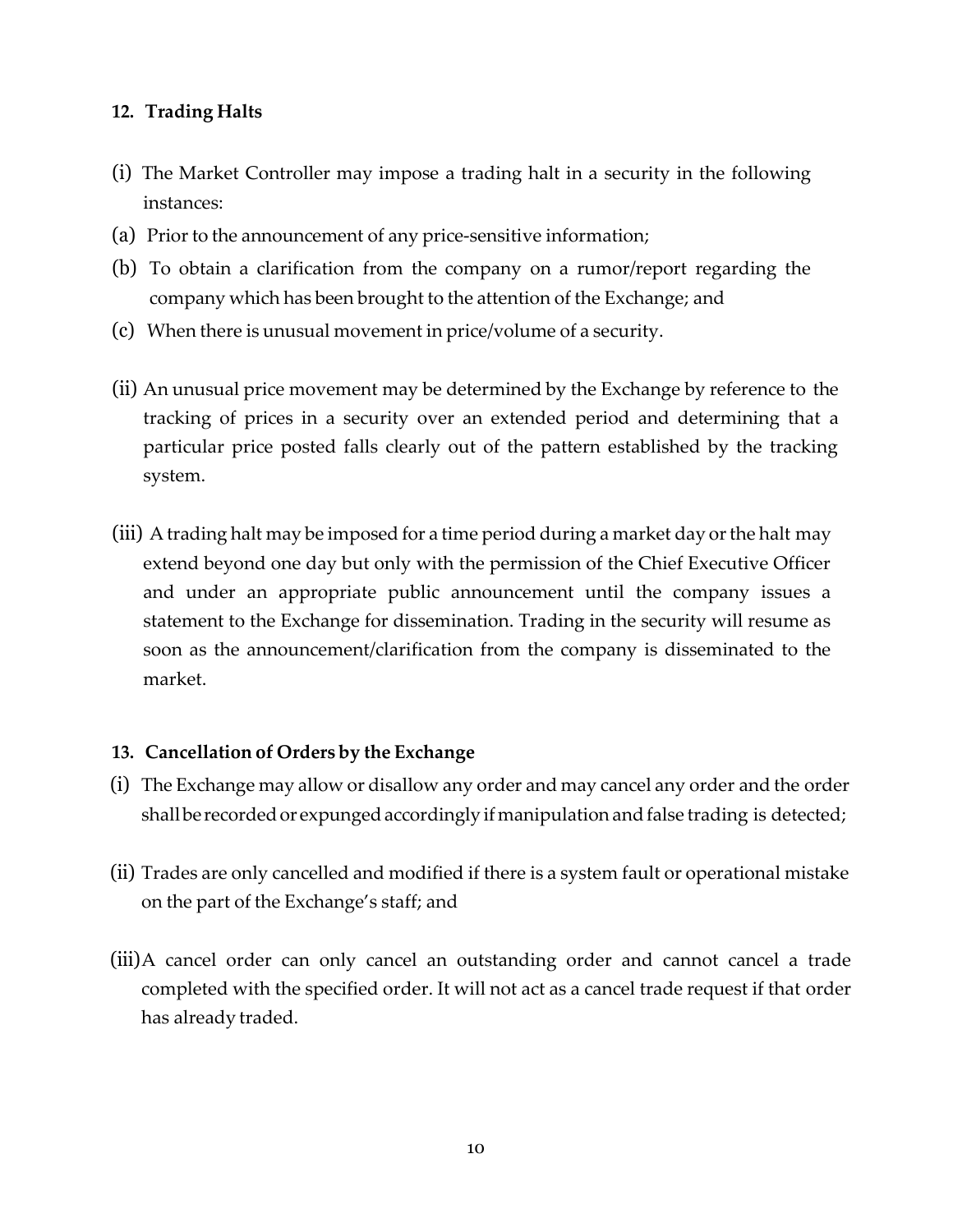# <span id="page-13-0"></span>**PART III: ORDERS**

#### <span id="page-13-1"></span>**14. Bids and OffersBinding**

- (i) Allbuy and sell orders made and executed in the Exchange ATS in accordance with theseRules and Procedures shall be binding; and
- $(i)$  A member or dealer shall therefore be responsible for all orders entered from its trading terminal and which getexecuted.

#### <span id="page-13-2"></span>**15. Pre-Validation of SellOrders**

All sell orders entered in the Exchange ATS shall first be pre-validated to ensure that the client has a valid account number and that the underlying securities are in the Central Depository.

#### <span id="page-13-3"></span>**16. Order Priority**

- (i) For the Exchange ATS, order priority shall first be determined by price and followed by time;
- (ii) The highest price order to buy shall have priority over all other buy orders; and
- (iii) The lowest price order to sell shall have priority over all other sell orders.

#### <span id="page-13-4"></span>**17. Queue Priority**

- (i) Orders that cannot be immediately executed shall be queued for future execution in a specific order of priority mainly based on the following factor:
- (a) Price.
- (b) Time of entry.
- (ii) In case an order is not executed in full, the remaining part of such orders shall be queued as aforesaid.
- (iii)The queue priority shall be determined by the Exchange ATS through an interactive process and the order of priority displayed by Exchange ATS shall be conclusive.
- (iv) Acceptability of an order in the current orderly market will not be determined until the order is posted to the trading engine.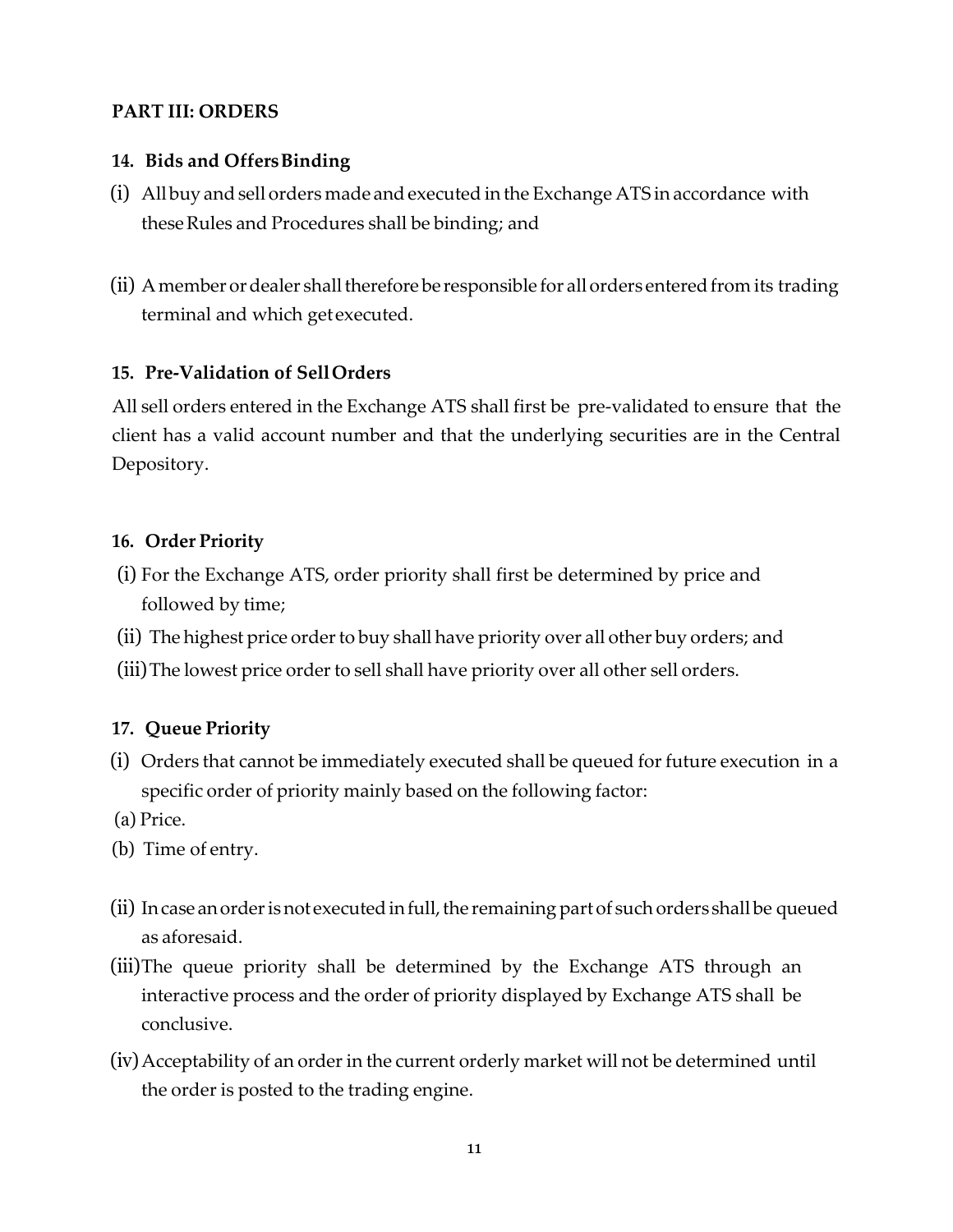# <span id="page-14-0"></span>**18. Accepting Client Orders**

- (i) Orders from clients must be properly channeled within the office of the licensed broker.
- (ii) Orders taken shall be documented to include key "Know Your Client" information, the date, time and signature of the client.

## <span id="page-14-1"></span>**19. Exchange ATS Approved Order Types**

- (i) *Limit or Specific Price Order* means an order in which the client sets a specific price at which his order must be executed or at a better price if the licensed broker is able to obtain it. When it is buying, the limit price is a maximum price is when it is a sale, the limit price is a minimum.
- (ii) *Best Market Order* means an order to buy or sell specific securities at the best available price at that time of the market. Where the market is not able to provide the total volume required, the remaining volume to be satisfied would be placed in the queue for later trading.

(iii) *Market Range Order* means an order will enable a licensed broker to buy or sell a specific volume of securities at the best possible prices and any unsatisfied volume of shares will queue up at the price at which the last trade occurred.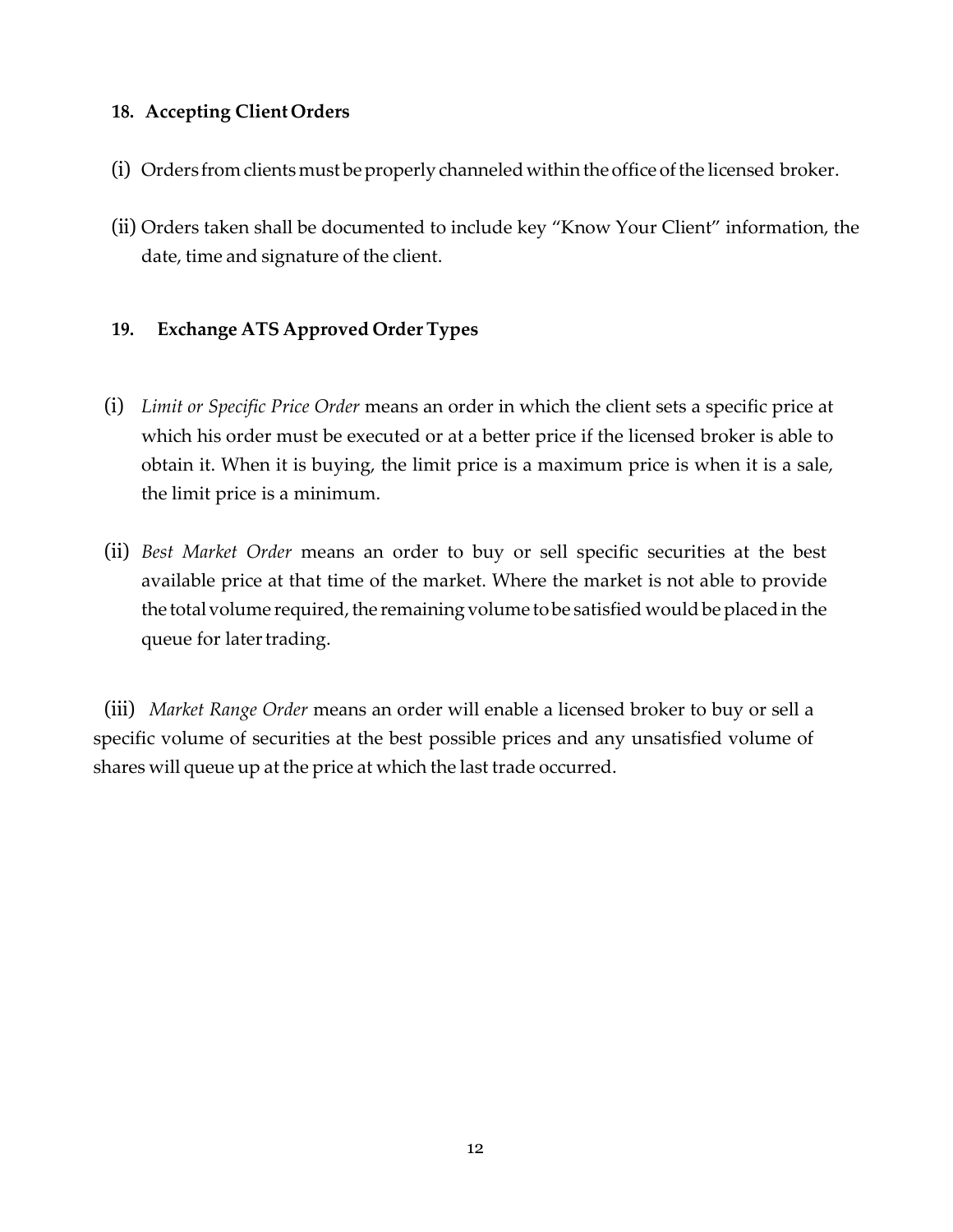## <span id="page-15-0"></span>**PART IV: TYPES OF MARKETS**

## <span id="page-15-1"></span>**20. Regular Market**

- (i) The regularmarket shallbe forthe trading oflistedordinary shares, mutual fundsand unit trusts.
- (ii) The minimum trading unit shall be one (1) share.

#### <span id="page-15-2"></span>**21. Negotiated Trades**

Negotiated trades shall be considered as Off Market Transaction and such transactions shall be carried out as per the Central Depository Rules.

#### <span id="page-15-3"></span>**22. Debt Market**

- (i) The debt market shall be forthe trading of listed debt securities and may also be used for the trading of Government, Royal Monetary Authority or Municipal securities listed on theExchange.
- (ii) Trading on the debt market shall be in accordance with provisions set out in the trading procedures.
- (iii) Primary Dealers shall trade only in the Debt Market.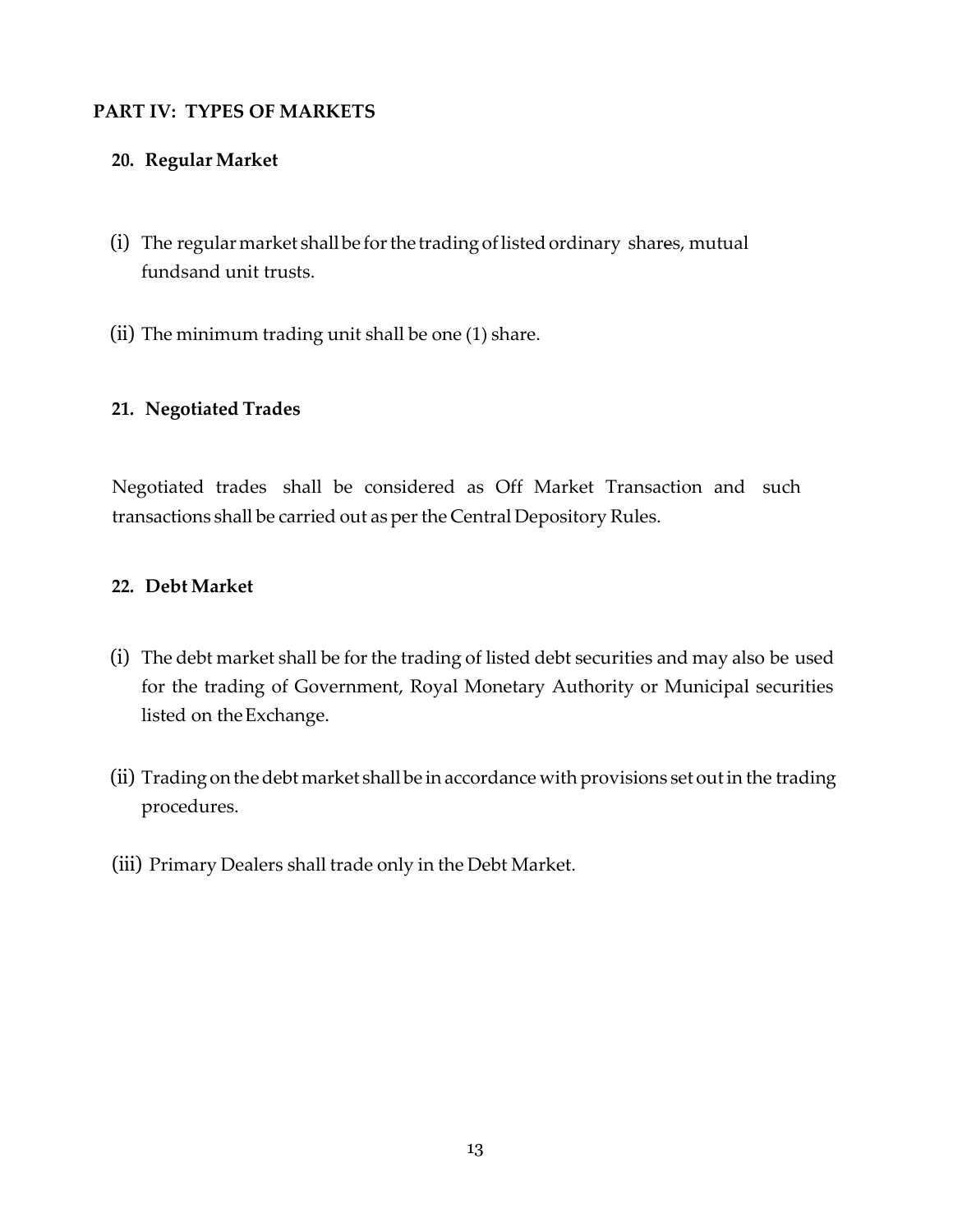#### <span id="page-16-0"></span>**PART V: PRICES**

# <span id="page-16-1"></span>**23. Opening Price**

The Exchange ATS shall determine the opening price of a security for a trading day in accordance with the following procedures:

- *(i) Maximum Tradable Volume:* The opening price shall be chosen as the price that will cause the greatest number of shares to trade at the open.
- *(ii)Minimum Imbalance in the share volume***:** If the same number of shares might be able to trade at different price levels, the price level chosen will be the one which leaves the least number of shares remaining on one side or the other at the opening price level after the opening trading.
- *(iii) Least net changed from the last days closed price:* If more than one price could have the sameremaining balance, the price level is chosen those results in the least net change from thelast trading day's closing price.
- *(iv) Highest share price:* If all above fails to pick a unique price level, the highest trade price level of the remaining alternatives will be chosen as the opening price.

#### <span id="page-16-2"></span>**24. Price Movement**

- (i) "The price change on a trading day, shall not exceed in either plus or minus of the limit set by the RSEB from the closing price of each security".
- (ii) Rule 25 shall not apply to the Negotiated Trades Market.
- (iii)The RSEB Management shall authorize any amendment to the circuit breaker on the market price.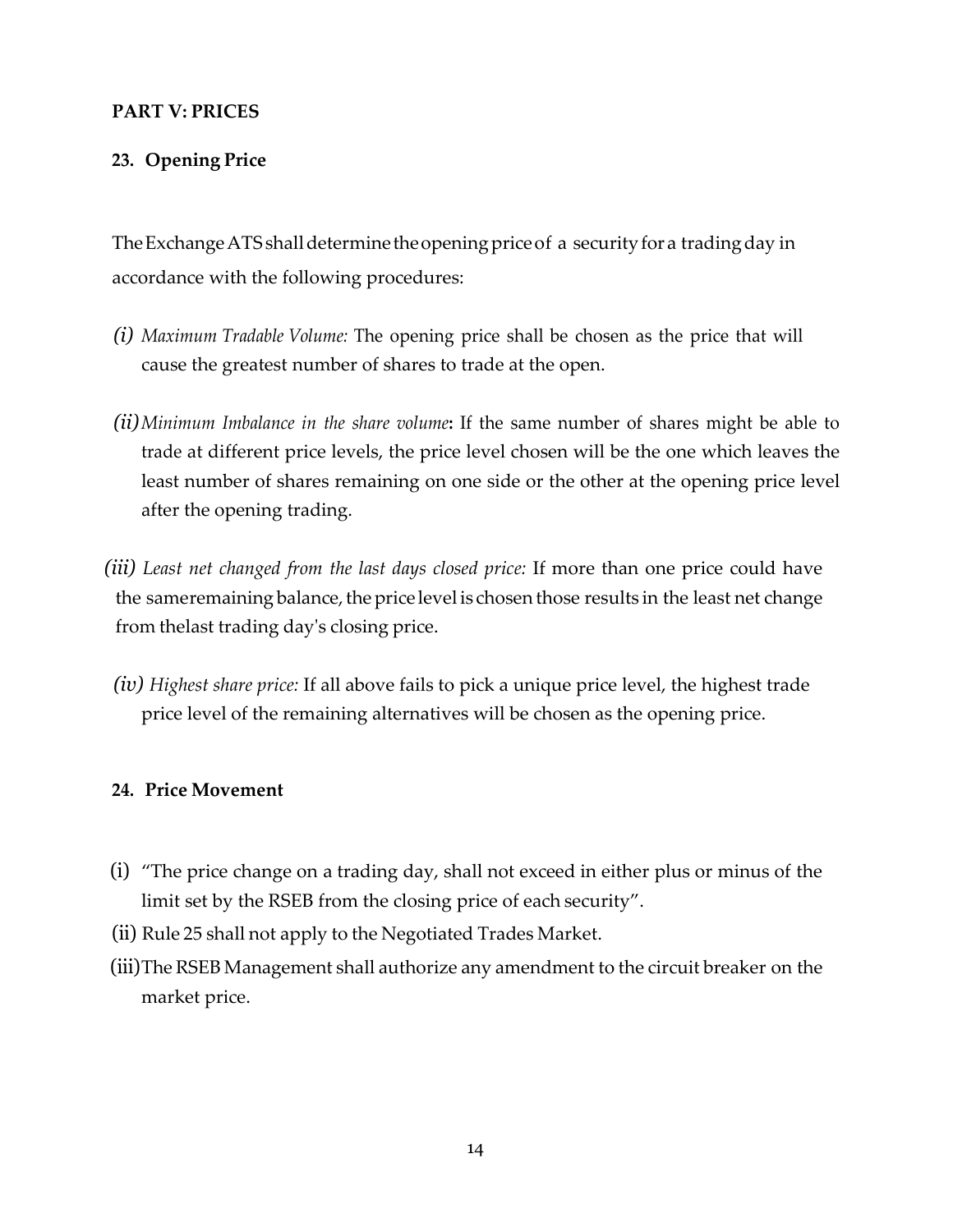# <span id="page-17-0"></span>**25. ReferencePrice**

- (i) A reference price may be set by the Exchange in the following circumstances:
- (a)At the start of trading in new bonus shares where the formula for price adjustment for Bonus Issue in order to keep the market capitalization at par with the previous market capitalization as:

Adjusted Price= Market Price/ (1+Bonus Issue (%)).

- (b) The price adjusted for securities which are not traded for the last one year shall reference the book value of the latest audited books of accounts and the securities which are not traded for three months shall reference the average market price and the book value of the latest audited books of account.
- (ii) When there has been a trading halt or suspension of trade in a security;
- (iii) When there is a share split; and
- (iv) The reference price shall correspond to the last closing price.

#### <span id="page-17-1"></span>**26. Trading of Securities on "ex" Basis**

The Exchange shall indicate when securities will trade "ex".Buyers of securities who transact on an 'ex' basis shall have no rights to the relevant entitlements declared by the company concerned. The determination of the ex-date will be based on the trading cycle decided by the RSEB.

#### <span id="page-17-2"></span>**27. Closing Price**

- (a) The closing price in any symbol for a trading day shall be determined by the price at which the last transaction was executed prior to the close of trading for theday.
- (b) Determination of Closing Price
	- i. The Minimum Traded Volume for each symbol shall determine the closing price,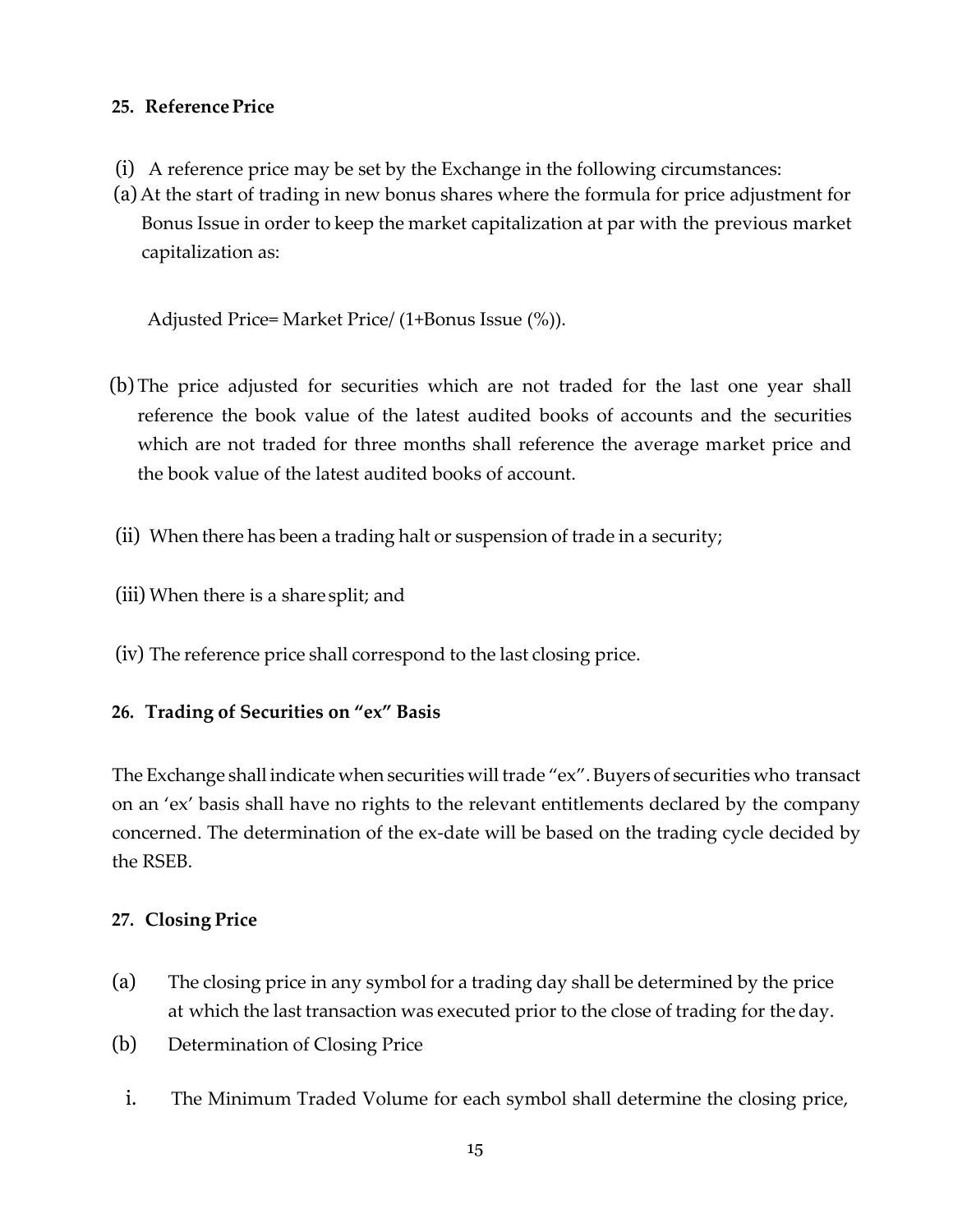which shall be equal or more than 0.0041% of the total available shares.

- ii. The Central Depository will update the general public holdings annually.
- iii. The RSEB Management shall authorize any amendment to the circuit breaker on the market price and calculation of minimum trade volume.
- iv. In case of issue of rights shares the price shall be adjusted as follows: Adjusted price = (Market Price + (Issue price\*rights issue(%)))/  $(1+Rights$  issue  $(\%)$

# <span id="page-18-0"></span>**28. Official Price List and Other Market Data**

- (i) The right to record and publish the prices related to transactions on Exchange is the prerogative and the sole property of the RSEB. The copyrights of theRSEB therein are reserved. No person may re-sell on-line information generated from the Exchange ATS nor shall any other detailed market data which only RSEB has unless prior written consent has been given by the RSEB and on such terms and conditions for such use as the RSEB in its absolute discretion impose.
- (ii) RSEB shall publish periodic information on the prices, traded volumes, indices and any other market data, necessary to ensure transparency and equity to investors and shall make the same information available as and when required by Authority.
- (iii)RSEB shall determine the particulars to be published for all listed securities and the form and the precise time within which the information is to be provided, as well as the means by which it is to be made available, having regard to the nature, size and needs of the market concerned and of the investors operating on that market.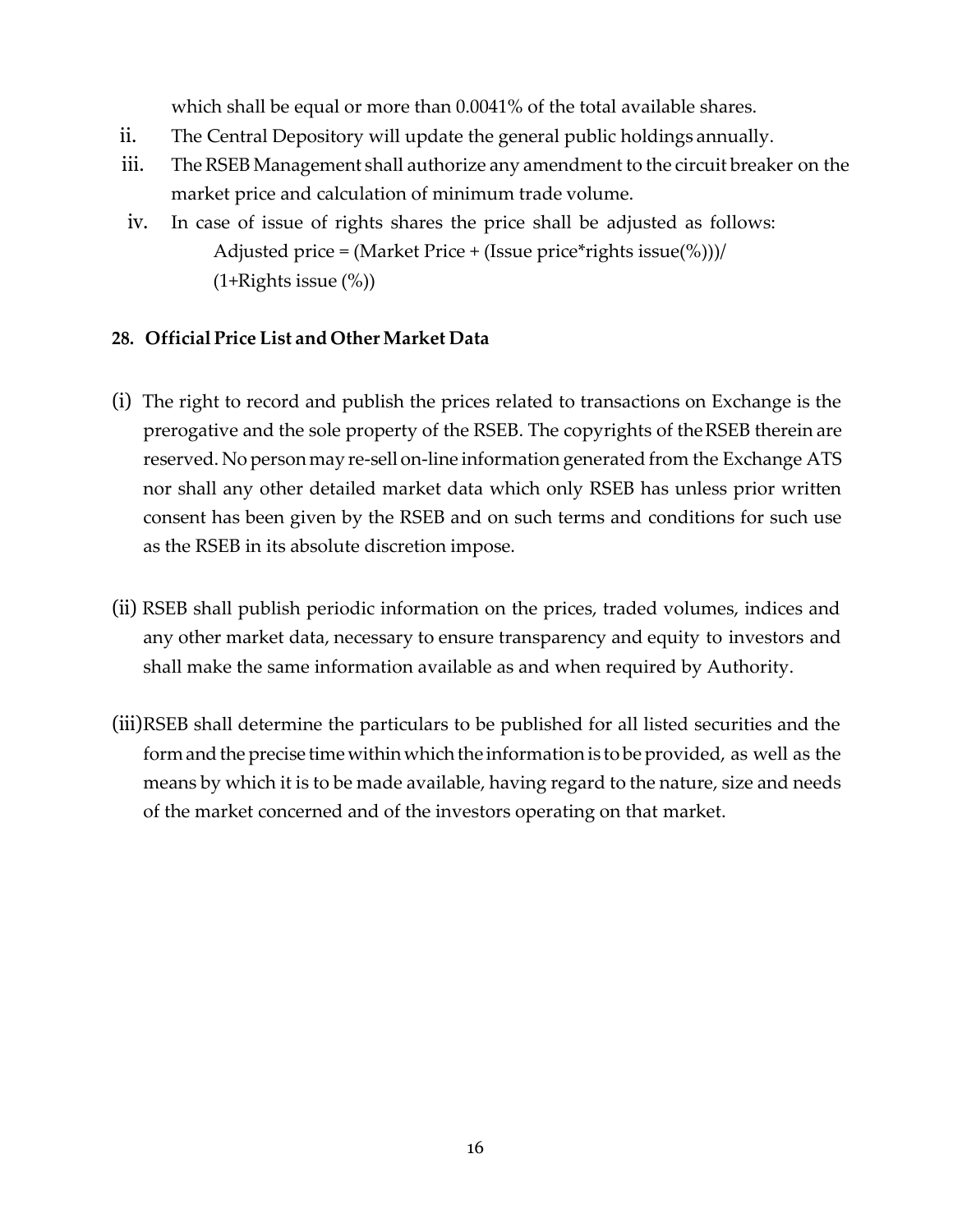# <span id="page-19-0"></span>**PART VI: INTERNET TRADING**

This part extends to all licensed broker who provides trading services through internet. This is meant to allow licensed broker to have their clients route orders (by gateway) for trading purposes.

#### <span id="page-19-1"></span>**29. Commencement of Service**

- (i) Prior to commencement of service every licensed broker internet trading service provider shall submit details to the Exchange of the service to be provided;
- (ii) The Exchange shall provide user credential directly to the client through his/her email address;
- (iii) The Exchange shall provide intimation to the respective licensed Broker for every user credential created by the Exchange for their respective client; and
- (iv) The client shall change his/her password during the first log into the system.

#### <span id="page-19-2"></span>**30. Service Requirement**

- (i) The Exchange shall ensure that satisfactory arrangements are in place to ensure confidentiality of information in such a way that information is only accessible to an authorized person.
- (ii) The client shall safeguard the integrity of the service including control to prevent:
- (a) Non-compliance with laws, rules, regulations and guidelines issued by the Exchange, leading to illegal transactions, fraud or malpractice.
- (b) Presentation of incorrect data, whether unintentionally or malevolently.
- (c) False presentation, or the use of incomplete information for transactions.
- (d) Manipulation of data.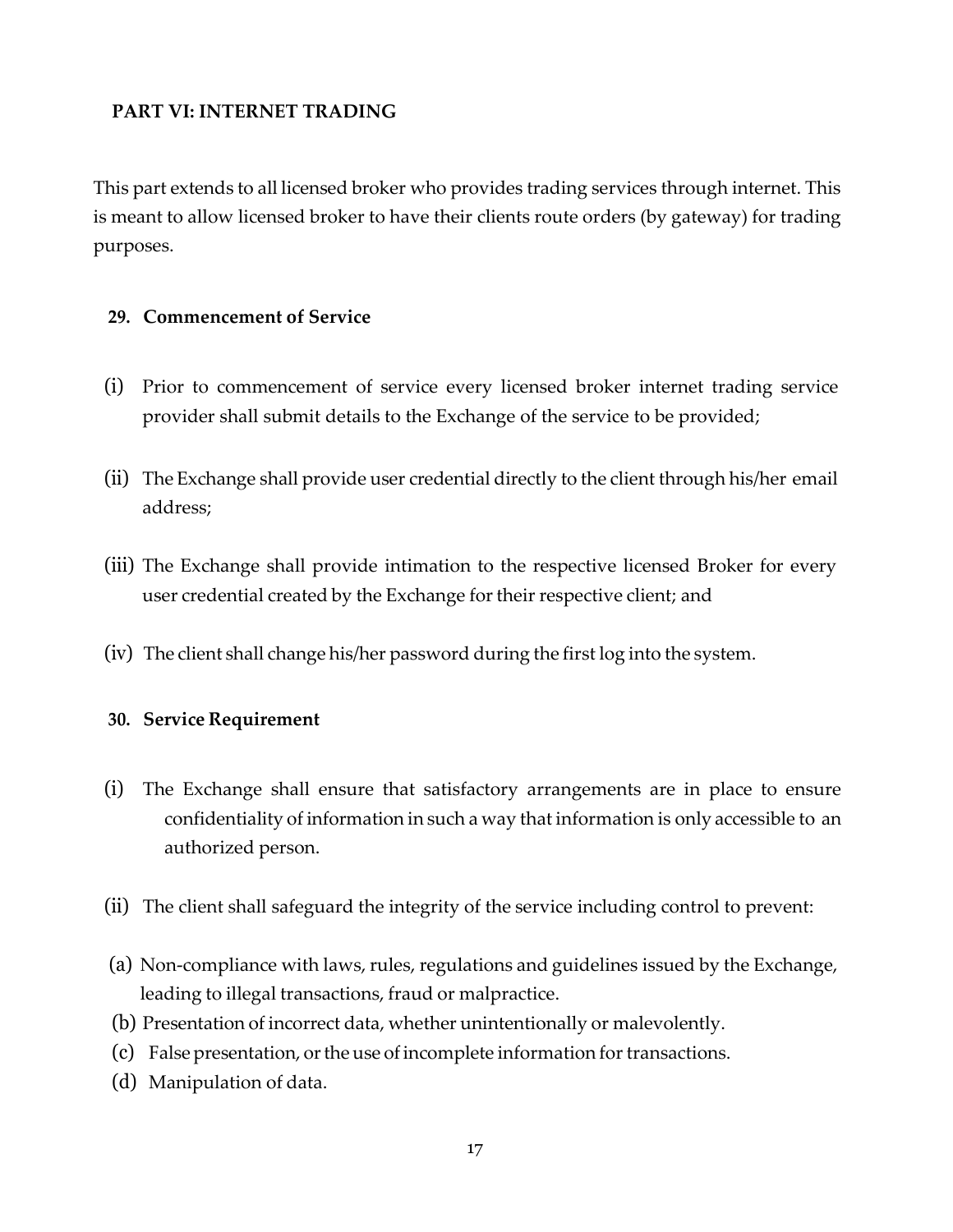(e) Viruses,leading tointeralia lossofdata,unauthorizedaccess to ormanipulation of data, unavailability or threat of unavailability of system.

(iii) Ensure the availability of the service in the event that:

- (a)In the event of any failure in the online trading services arising through the failure of internet or the online system the clients shall rout their orders through their respective licensed broker.
- (iv) The client shall be held responsible for any kind of transaction arising due to his/her negligence such as loss of password, unauthorized transactions or any kind of fraud or malpractice.

#### <span id="page-20-0"></span>**PART VII: DISPUTE RESOLUTION**

#### <span id="page-20-1"></span>**31. Dispute Resolution Process**

- (i) Broker/client with a complaint shall first lodge it with the officer In-Charge of the Exchange ATS.
- (ii) If the said official is unable to resolve the complaint, it shall be forwarded to the CEO of the Exchange.
- (iii) The CEOofthe Exchange shall deal with the complaint expeditiously but within a time period not exceeding fourweeks.
- (iv) IftheBroker/Clientisnot satisfied, he shall appealto theBoardoftheExchange.
- (v) The Board shall make a decision in not more than 30 days after the appeal has been lodged or filed.
- (vi) A Broker/Client dissatisfied with the decision of the Board shall appeal to the Authority.
- (vii) A Broker cannot revert to any court action without exhausting all the steps indicated above, otherwise, the affected member shall automatically revoke its membership of the house.
- (viii) After having exhausted all the steps indicated above affected client may submit the case to anycourt.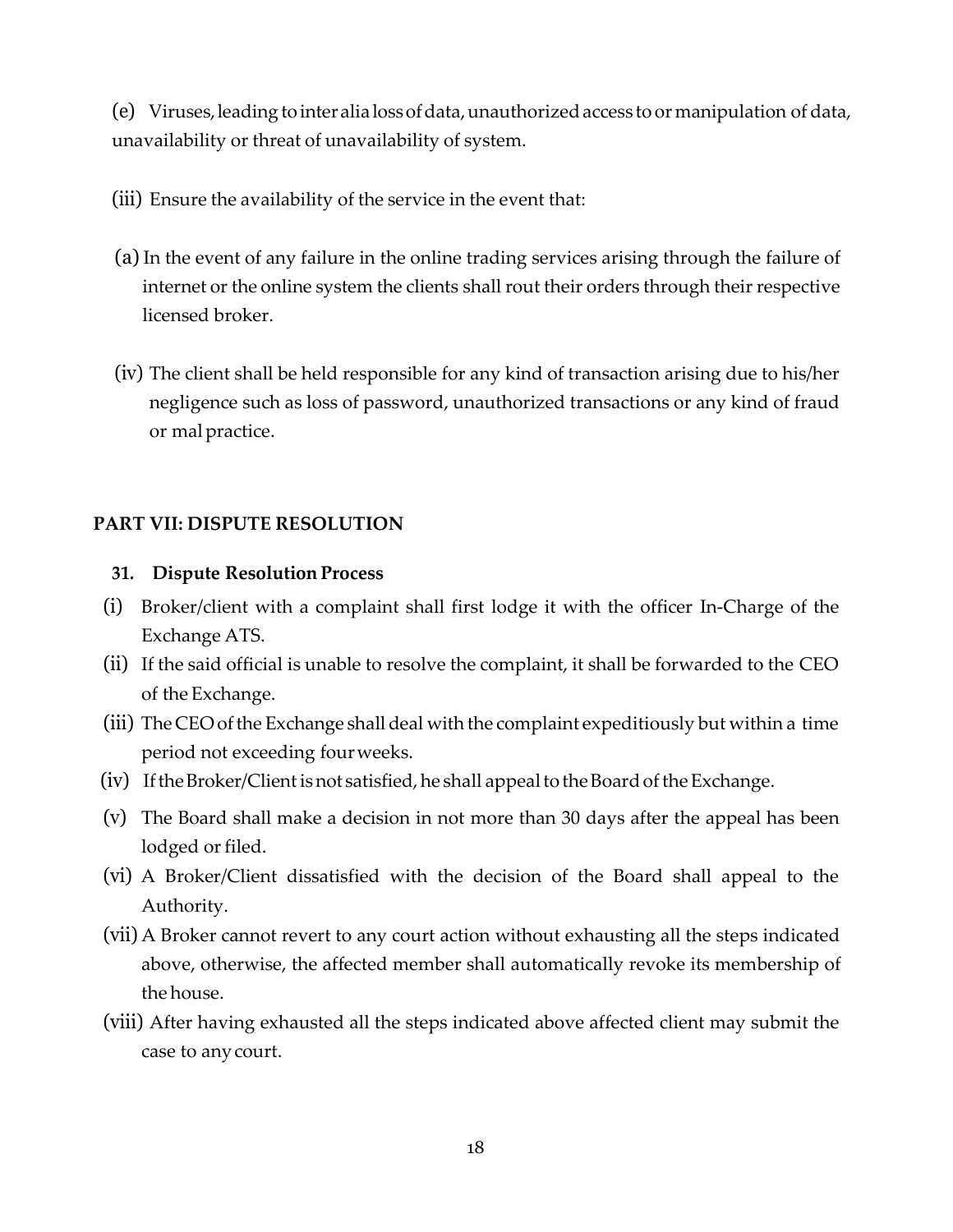# <span id="page-21-0"></span>**PARTVIII: Licensed Broker Obligation Regarding the Exchange ATS**

## <span id="page-21-1"></span>**32. Records**

- (i) Eachlicensedbroker shallkeepandmaintain records ofthedate andtime of receipt of each client order.
- (ii) Every licensed broker shall be solely responsible forthe accuracy of details of orders entered into the Exchange ATS system in accordance with the Procedures.

## <span id="page-21-2"></span>**33. Know Your ClientRule**

- (i) licensed broker shall use due care and skill to know more about his client including:
- (a)Identity, source of funds, and risk profile.
- (b) Accepting orders that falls within the bounds of good business practice.
- (c) Making recommendations that are suitable for the client taking the clients objective and risk profile intoconsideration.
- (ii) For the purpose of client documentation, the licensed broker, before submitting an order, shall ensure that the following are on file:
- (a) A completed Client Account form, which provides for the following:
- 1. Name of the client.
- 2. Client's age.
- 3. Client's investment knowledge.
- 4. Client's investment objectives.
- 5. Client's mailing and contactinformation.
- (b) Additional legal documentation as needed to identify the legal responsibility for trading decisions and guarantees of payment and settlement.
- (c) Client account documentation has been signed by the:
- 1. Client.
- 2. Authorized representative.
- 3. Member of the senior management staff of the Licensed Broker.
- 4. Client's account management agreement signed with clients who require such services.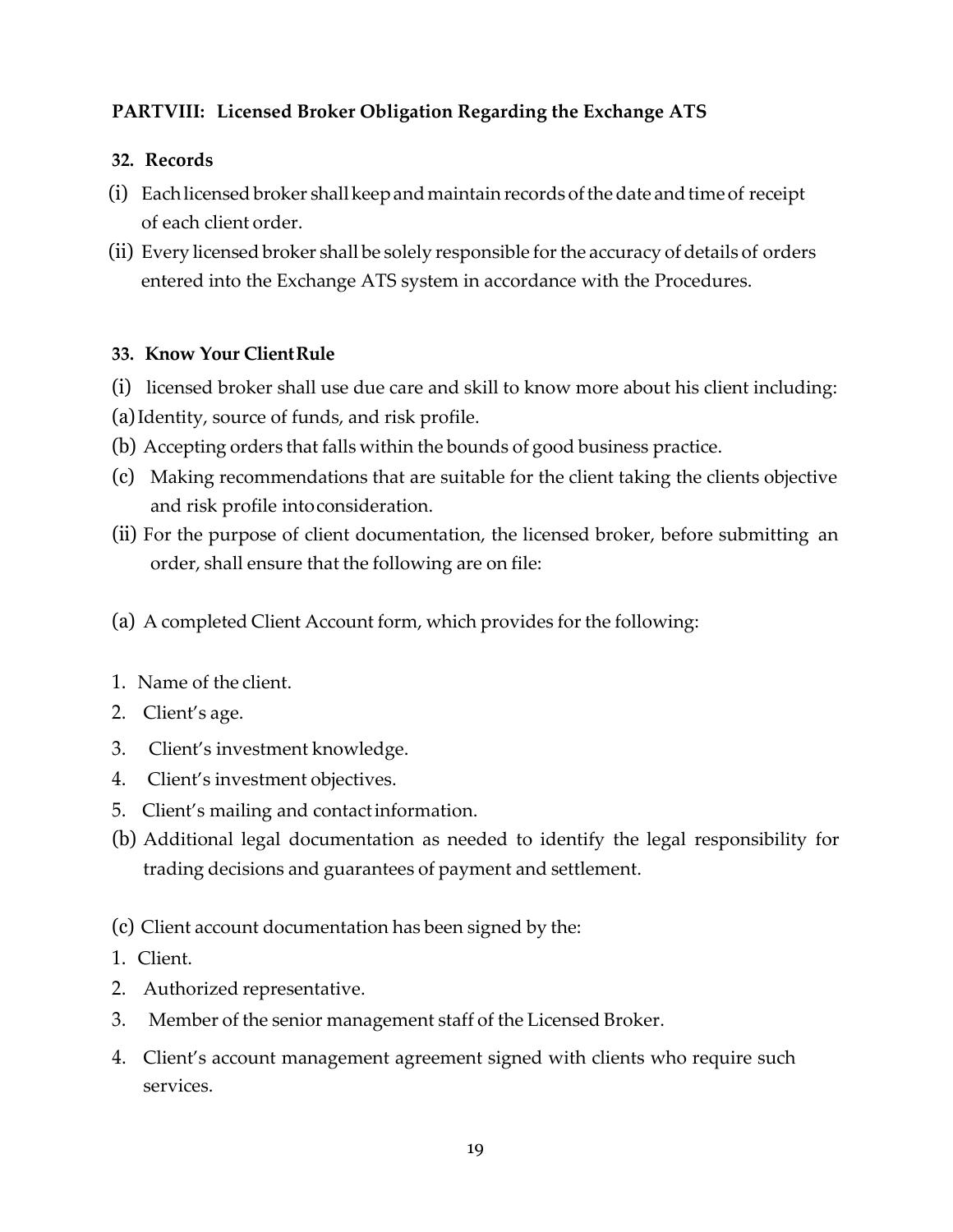- (iii) Licensedbroker shall exercisegoodjudgmentandshall seek furtherinformation in the event of material changes to the client's profile and investment objectives.
- $(iv)$  Client records shall be kept by the licensed broker for at least ten  $(10)$  years.

## <span id="page-22-0"></span>**34. Exclusion ofLiability**

- (i) When acting in good faith and without negligence, RSEB shall not be liable to any licensed broker or investor for:
- (a) Any loss of opportunity, profit, goodwill, interest or use of money or securities.
- (b) Any other special, indirect or consequential loss, damage, expense, liability or claim. Which is suffered or incurred by any licensed broker or investor arising from or related to the Exchange ATS Service.

#### <span id="page-22-1"></span>**35. Limitation of Liability**

- (i) RSEB's liability to any licensed brokerin respect ofthe Exchange ATS Service, for a loss not excluded by the Rules or arising from any other cause, shall in any event be limited to the net amount that the RSEB recovers from any other person for and in respect of thatloss. Where the aforesaid liability is incurred by RSEB towards more than one stock broking.
- (ii) Company or investor, the net amount recovered by RSEB as aforesaid is distributed among all such stock broking companies and investors pro rata to their entitlement.

#### <span id="page-22-2"></span>**36. System Failure**

Where RSEB or a licensed broker is unable to operate the Exchange ATS service due to a system failure as laid down in Rules 9 or due to any force majeure or any act outside the control of RSEB, the RSEB shall not be liable to pay any compensation or indemnity to any person who incurs a loss as a result of a delay in effecting any transaction.